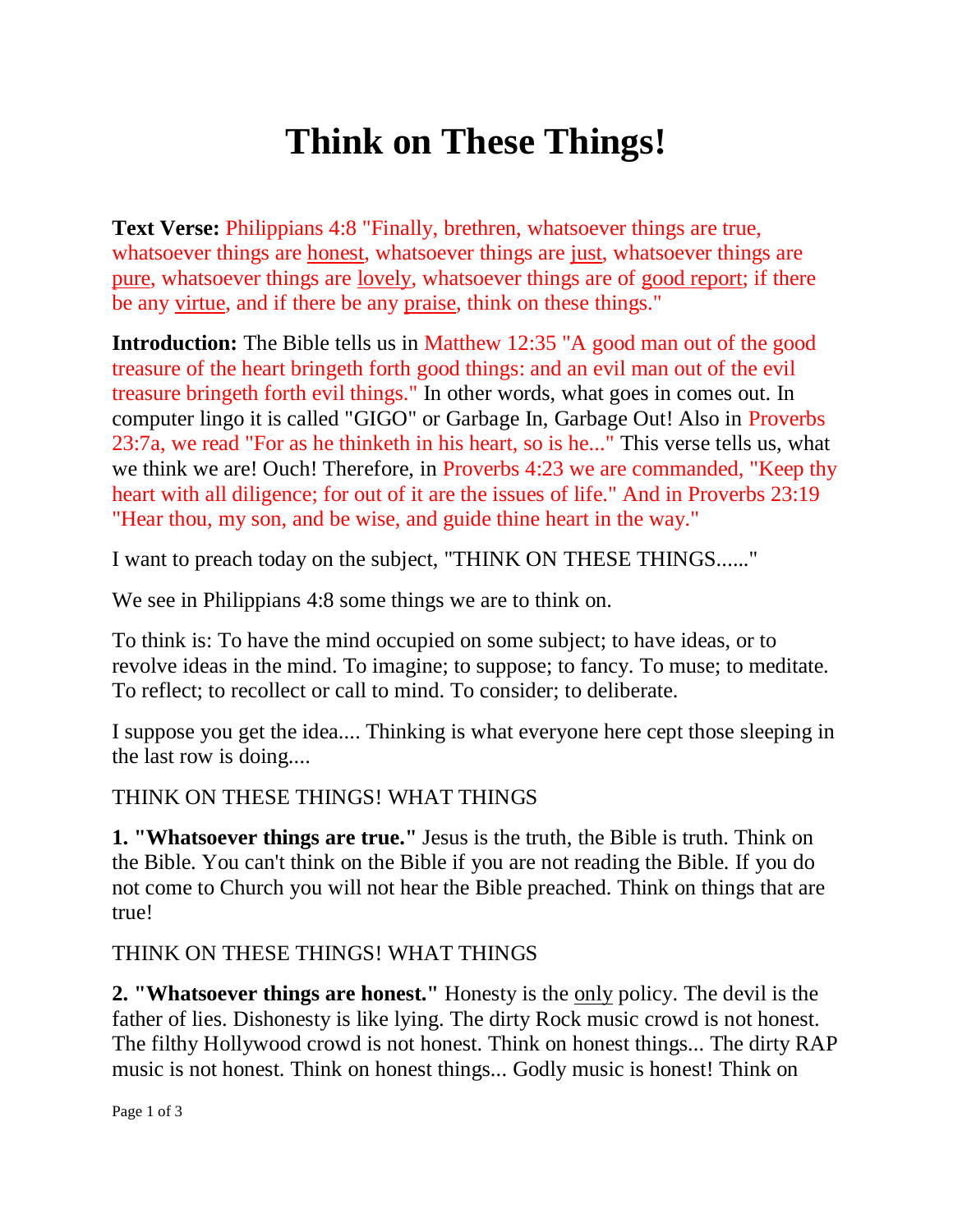honest things... "Blessed Assurance Jesus is mine oh what a foretaste of Glory divine." Give me the ole time honest music. Think on honest things... It is about time to get rid of the dishonest, dirty rotten, sin filled, devil honoring music and movies and turn to the Christ Honoring Gospel Music of the great days of Christianity!

## THINK ON THESE THINGS! WHAT THINGS

**3. "Whatsoever things are just."** Fair and square things. The right conduct. Doing things right. Think on just things...

# THINK ON THESE THINGS! WHAT THINGS

**4. "Whatsoever things are pure."** Think on pure things... Too much garbage going into hearts today. Too much television. Too much violence. Too much hate. Too much garbage. Think on pure things... You don't need all that poison in your heart. Think on pure things... 100% is what God wants, not any less! A pure mind is what He wants! Think on pure things!

## THINK ON THESE THINGS! WHAT THINGS

**5. "Whatsoever things are lovely."** Jesus is lovely! Think on lovely things... He left His beautiful home for you! He died for you! He shed His blood for you. He loves you. Jesus is lovely. Think on lovely things...

## THINK ON THESE THINGS! WHAT THINGS

**6. "Whatsoever things are of a good report."** We have too much negativity in the Church and world today! Way too much. Think on good report things... Look for the good in people, practice being the one who cancels negativity with a good report. Think on good report things....

THINK ON THESE THINGS! WHAT THINGS

- 1. "Whatsoever things are true."
- 2. "Whatsoever things are honest."
- 3. "Whatsoever things are just."
- 4. "Whatsoever things are pure."
- 5. "Whatsoever things are lovely."